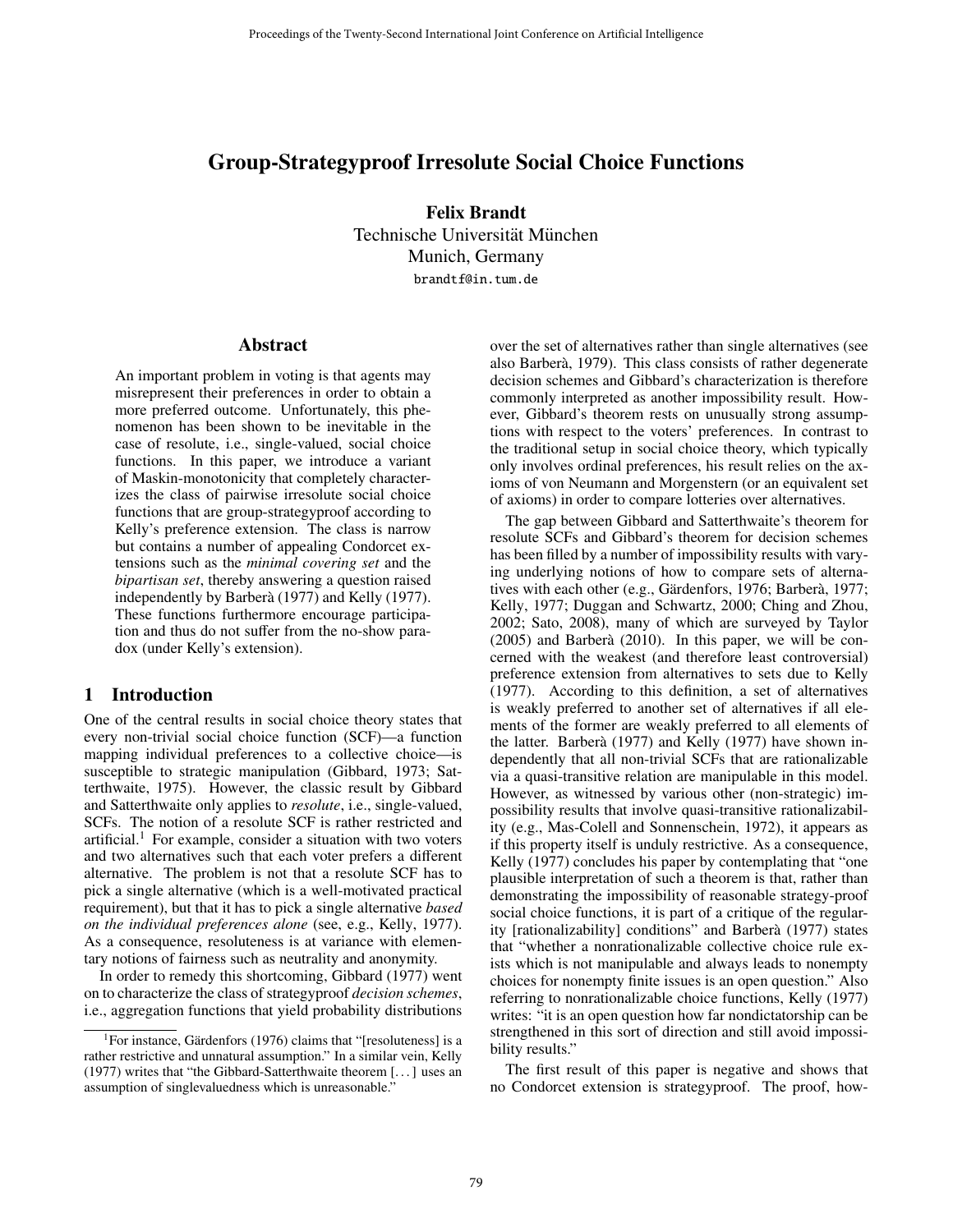ever, crucially depends on strategic tie-breaking and hence does not work for strict preferences. We therefore turn to SCFs that cannot be manipulated by voters who misrepresent the *strict* part of their preference relation and show that all SCFs that satisfy a new variant of Maskin-monotonicity called *set-monotonicity* are strategyproof in this sense. Setmonotonicity requires the invariance of choice sets under the weakening of unchosen alternatives and is only satisfied by a handful of SCFs such as the *top cycle*, the *minimal covering set*, and the *bipartisan set*. Strategyproofness (according to Kelly's preference extension) thus draws a sharp line within the space of SCFs as many established SCFs (such as plurality, Borda's rule, and all weak Condorcet extensions like Llull's rule or Young's rule) are known to be manipulable for strict preferences (see, e.g., Taylor, 2005). We furthermore show that our characterization is complete for *pairwise* SCFs, i.e., SCFs whose outcome only depends on the comparisons between pairs of alternatives. Since set-monotonicity coincides with Maskin-monotonicity in the context of resolute SCFs, our characterization can thus be seen as a generalization of the Muller and Satterthwaite (1977) theorem within the setting of pairwise SCFs. We conclude the paper by pointing out that voters can never benefit from abstaining strategyproof pairwise SCFs. This does not hold for *resolute* Condorcet extensions, which is commonly known as the *noshow paradox* (Moulin, 1988).

Kelly's conservative preference extension has previously been primarily invoked in *impossibility* theorems because it is independent of the voters' attitude towards risk and the mechanism that eventually picks a single alternative from the choice set. Its interpretation in positive results, such as in this paper, is more debatable. Gärdenfors (1979) has shown that Kelly's extension is appropriate in a probabilistic context when voters are unaware of the lottery that will be used to pick the winning alternative. (Whether they are able to attach utilities to alternatives or not does not matter.) Alternatively, one can think of an independent chairman or a black-box that picks alternatives from choice sets in a way that prohibits a meaningful prior distribution. Whether these assumptions can reasonably be justified or such a device can actually be built is open to discussion. In particular, the study of distributed protocols or computational selection devices that justify Kelly's extension appears to be promising. Inspired by early work by Bartholdi, III et al. (1989), recent research in computer science investigated how to use computational hardness—namely NP-hardness—as a barrier against manipulation. However, NP-hardness is a worst-case measure and it would be much preferred if manipulation is hard on average. Recent negative results on the hardness of typical cases have cast doubt on this strand of research (see, e.g., Conitzer and Sandholm, 2006; Walsh, 2009; Isaksson et al., 2010), but more work remains to be done to settle the question completely. The current state of affairs is surveyed by Faliszewski and Procaccia (2010). If computational protocols or devices can be used to justify Kelly's extension by making "unpredictable" random selections, this might be an interesting alternative application of computational techniques to obtain strategyproofness.

## 2 Preliminaries

In this section, we provide the terminology and notation required for our results. We use the standard model of social choice functions with a variable agenda (see, e.g., Taylor, 2005).

#### 2.1 Social Choice Functions

Let *U* be a universe of alternatives over which voters entertain preferences. The preferences of voter *i* are represented by a complete preference relation  $R_i \subseteq U \times U$ <sup>2</sup>. We have *a*  $R_i$  *b* denote that voter *i* values alternative *a* at least as much as alternative *b*. In compliance with conventional notation, we write  $P_i$  for the strict part of  $R_i$ , i.e.,  $a \ P_i \ b$  if  $a \ R_i \ b$  but not *b Ri a*. Similarly, *Ii* denotes *i*'s indifference relation, i.e., *a*  $I_i$  *b* if both *a*  $R_i$  *b* and *b*  $R_i$  *a*. We denote the set of all preference relations over the universal set of alternatives *U* by R(*U*) and the set of *preference profiles*, i.e., finite vectors of preference relations, by R<sup>∗</sup>(*U*). The typical element of  $\mathbb{R}^*(U)$  is  $R = (R_1, \ldots, R_n)$  and the typical set of voters is  $N = \{1, \ldots, n\}$ . The set of *feasible sets* from which alternatives are to be chosen is the set of finite and non-empty subsets of  $U$ , denoted by  $\mathcal{F}(U)$ . Our central object of study are *social choice functions*, i.e., functions that map the individual preferences of the voters and a feasible set to a set of socially preferred alternatives.

Definition 1. *A* social choice function (SCF) *is a function f* :  $\mathcal{R}^*(U) \times \mathcal{F}(U) \rightarrow \mathcal{F}(U)$  *such that*  $f(R, A) \subseteq A$  *and*  $f(R, A) =$ *f*(*R* , *A*) *for all feasible sets A and preference profiles R*, *R such that*  $R|_A = \mathbb{R}'|_A$ .

A *Condorcet winner* is an alternative *a* that, when compared with every other alternative *b*, is preferred by more voters, i.e.,  $|\{i \in N \mid a R_i b\}| > |\{i \in N \mid b R_i a\}|$  for all alternatives  $b \neq a$ . An SCF is called a *Condorcet extension* if it uniquely selects the Condorcet winner whenever one exists. The following notational convention will be very helpful throughout the paper. For a given preference relation  $R_i$  and alternatives *a* and *b*,

$$
R_i^{(a,b)} = \{R_i\} \cup \{R_i \cup \{(a,b)\}\} \cup \{R_i \setminus \{(b,a)\} \cup \{(a,b)\}\}.
$$

That is,  $R_i^{(a,b)}$  is the set of all preference relations in which alternative *a* is weakly strengthened with respect to *b*.

A standard property of SCFs that is often considered is monotonicity. An SCF is monotonic if a chosen alternative remains in the choice set when it is strengthened in individual preference relations while leaving everything else unchanged.

Definition 2. *An SCF f is* monotonic *if for all feasible sets A, voters i, and preference profiles R and R' such that*  $R_j =$  $R'_{j}$  *for all*  $j \neq i$ ,  $a \in f(R, A)$  *and*  $R'_{i} \in R_{i}^{(a,b)}$  *for some*  $b \in A$ *A implies*  $a \in f(R', A)$ *.* 

Two other properties that will turn out to be useful in the context of this paper are the strong superset property and independence of unchosen alternatives. The strong superset

<sup>2</sup>Transitivity of individual preferences is not necessary for our results to hold. In fact, Theorem 3 is easier to prove for general possibly intransitive—preferences. Theorem 4, on the other hand, would require a more cumbersome case analysis for transitive preferences.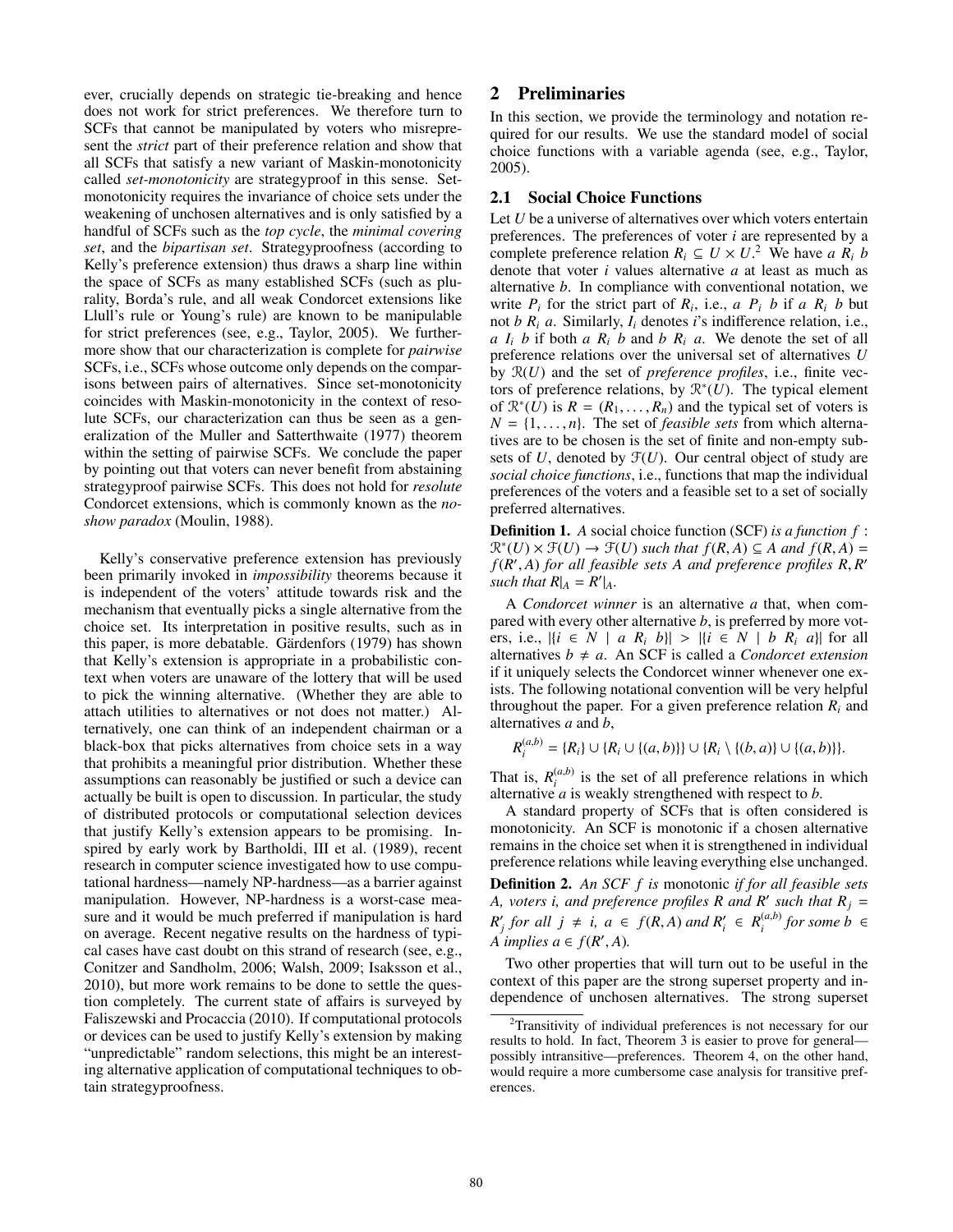property goes back to early work by Chernoff (1954) (see also Laslier, 1997) and requires that choice sets are invariant under the removal of unchosen alternatives.

Definition 3. *An SCF f satisfies the* strong superset property *(SSP) if for all feasible sets A*, *B and preference profiles R such that*  $f(R, A) ⊆ B ⊆ A$ ,  $f(R, A) = f(R, B)$ .

Independence of unchosen alternatives was introduced by Laslier (1997) in the context of tournament solutions and requires that the choice set is invariant under modifications of the preference profile with respect to unchosen alternatives.

Definition 4. *An SCF f satisfies* independence of unchosen alternatives *(IUA) if for all feasible sets A and preference profiles R and R' such that R<sub>i</sub>*|<sub>{*a,b*}</sub> = *R*<sub>*i*</sub>|<sub>{*a,b*}</sub> *for all a*  $\in$  *f*(*R,A*)*, b* ∈ *A*, and *i* ∈ *N*,  $f(R, A) = f(R', A)$ .

## 2.2 Strategyproofness

An SCF is manipulable if one or more voters can misrepresent their preferences in order to obtain a more preferred outcome. Whether one choice set is preferred to another depends on how the preferences over individual alternatives are to be extended to sets of alternatives. In the absence of information about the mechanism that eventually picks a single alternative from any choice set, preferences over choice sets are typically obtained by the conservative extension  $R_i$  (Barberà, 1977; Kelly, 1977), where for any pair of feasible sets *A* and *B* and preference relation *Ri*,

*A*  $\overline{R_i}$  *B* if and only if *a*  $\overline{R_i}$  *b* for all  $a \in A$  and  $b \in B$ .

Clearly, in all but the simplest cases,  $R_i$  is incomplete, i.e., many pairs of choice sets are incomparable. The strict part of  $R_i$  is denoted by  $P_i$ , i.e.,  $A \, P_i \, B$  if and only if  $A \, R_i \, B$  and *a*  $P_i$  *b* for at least one pair of  $a \in A$  and  $b \in B$ .

Definition 5. *An SCF f is R* --manipulable by a group of voters *G* ⊆ *N if there exists a feasible set A and preference profiles*  $R, R'$  *with*  $R_i = R'_i$  *for all i*  $\notin G$  *and*  $f(R, A) \neq f(R', A)$  *such that*

$$
f(R', A) \widehat{R}_i f(R, A)
$$
 for all  $i \in G$ .

An SCF is R-strategyproof *if it is not* R-manipulable by single voters, i.e., groups of size one. An SCF is R-groupstrategyproof *if it is not R-manipulable by any group of vot-* ers. P-strategyproofness and P-group-strategyproofness can *be defined analogously.*

*R* --group-strategyproofness is particularly strong in the sense that none of the manipulating voters has to be *strictly* better off in the new preference profile. Obviously, every SCF that is *R*-group-strategyproof is also *P*-group-strategyproof.

It will turn out that SCFs that fail to be *R*-strategyproof can only be manipulated by breaking ties strategically, i.e., voters can obtain a more preferred outcome by only misrepresenting their *indi*ff*erence* relation. In many settings, for instance when the choice infrastructure requires a strict ranking of the alternatives, this may be deemed acceptable. Accordingly, we obtain the following definition.

Definition 6. An SCF is strongly R-manipulable by a group of voters *G* ⊆ *N if there exists a feasible set A and preference profiles*  $R, R'$  *with*  $R_i = R'_i$  *for all i*  $\notin G$ ,  $I_i \subseteq I'_i$  *for all i*  $\in G$ ,  $\int f(R,A) \neq f(R',A)$  *such that* 

$$
f(R', A) \widehat{R}_i f(R, A)
$$
 for all  $i \in G$ .

*An SCF is* weakly *R* --group-strategyproof *if it is not strongly manipulable by any group of voters.* Weak  $\widehat{P}$ -group*strategyproofness can be defined analogously.*

In other words, every strongly manipulable SCF admits a manipulation in which voters only misrepresent their strict preferences. Clearly, weak *R*-group-strategyproofness and *R* --group-strategyproofness coincide when voters have strict preferences.

Strategyproofness has been shown to be tightly connected to a strong version of monotonicity, which derives its name from a characterization of Nash-implementable SCFs due to Maskin (1999). An SCF satisfies Maskin-monotonicity if a chosen alternative remains in the choice set when it is (weakly) strengthened in individual preference relations and the relationships between other unrelated alternatives may be modified arbitrarily. Alternatively, it can be defined by requiring that an alternative remains in the choice set when weakening other alternatives.

Definition 7. *An SCF f satisfies* Maskin-monotonicity *if for all feasible sets A, voters i, and preference profiles R and R*  $such$  *that*  $R_j = R'_j$  *for all*  $j \neq i$ ,  $x \in f(R, A)$  *and*  $R'_i \in$  $R_i^{(a,b)}$  *for some*  $a \in A, b \in A \setminus \{x\}$  *implies*  $x \in f(R', A)$ *.* 

For strict individual preferences, Maskin-monotonicity precisely characterizes strategyproof resolute SCFs.

Theorem 1 (Muller and Satterthwaite, 1977). *If voters have strict preferences, a resolute SCF is group-strategyproof if and only if it satisfies Maskin-monotonicity.*

Unfortunately, as famously shown by Gibbard (1973) and Satterthwaite (1975), only trivial resolute SCFs satisfy Maskin-monotonicity. In Section 3.2, we will introduce a syntactically very similar condition that characterizes *R* - group-strategyproof irresolute SCFs.

## 3 Results

This section contains four results. First, we show that no Condorcet extension is *P*-strategyproof (Theorem 2). The proof of this claim, however, crucially depends on breaking ties strategically. We therefore study *weak R*-strategyproofness and obtain a much more positive characterization (Theorem 3) and show that the condition used for this characterization is necessary and sufficient in the case of pairwise SCFs (Theorem 4). Finally, we briefly examine the consequences of our results on strategic abstention (Proposition 2).

#### 3.1 Manipulation of Condorcet Extensions

We begin by showing that all Condorcet extensions are weakly P-manipulable, which strengthens previous results by Gärdenfors  $(1976)$  and Taylor  $(2005)$  who showed the same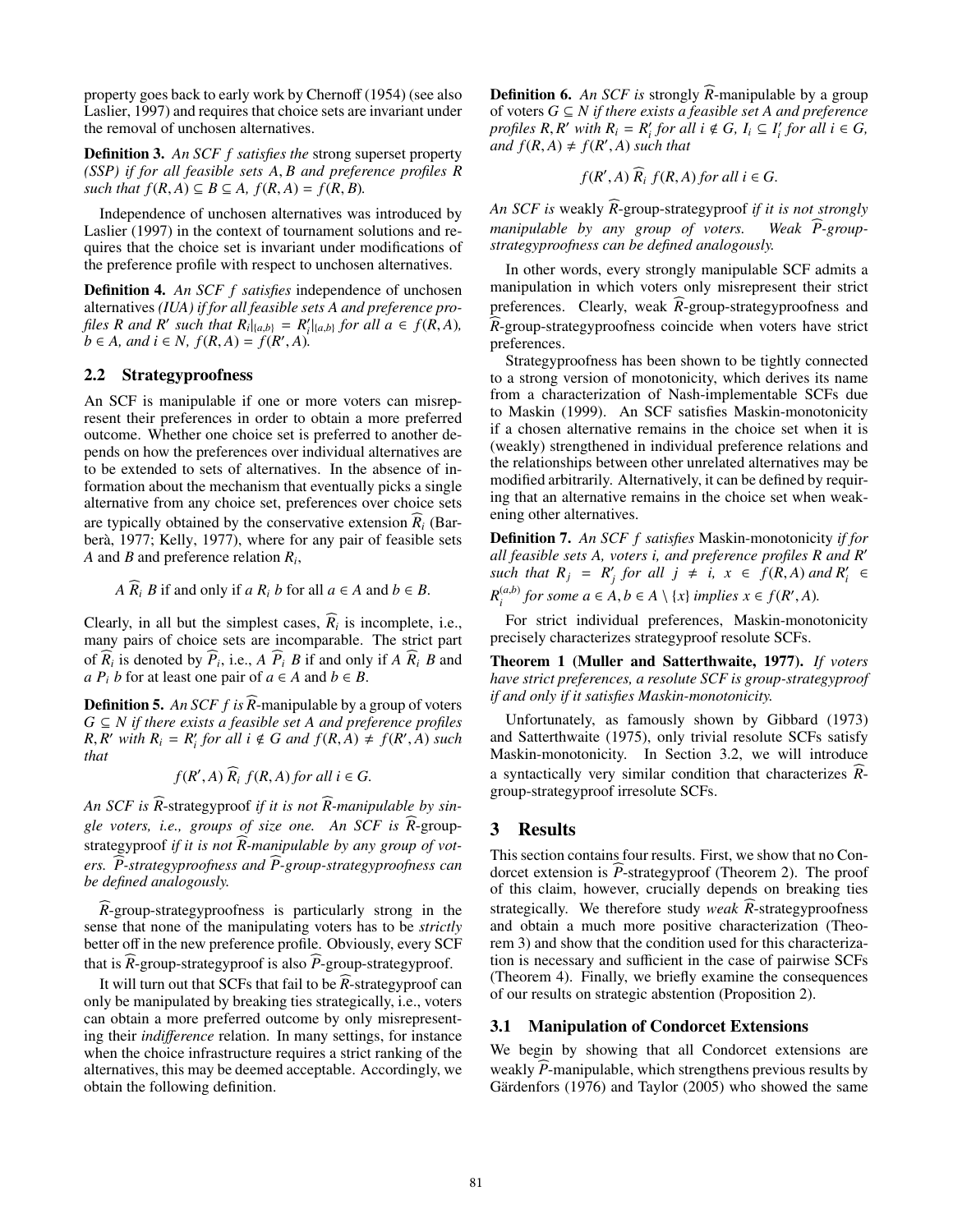|  | 2  2 1  1                                                                                                                      |  |                       |         |
|--|--------------------------------------------------------------------------------------------------------------------------------|--|-----------------------|---------|
|  | $a_1, \ldots, a_m \ldots a_1, \ldots, a_{m-1} \ldots a_3, \ldots, a_m \ldots a_1, \ldots, a_{m-2} \ldots a_2, \ldots, a_{m-1}$ |  |                       |         |
|  |                                                                                                                                |  | $a_1$ $a_{m-1}$ $a_m$ |         |
|  | $a_1$ $a_m$                                                                                                                    |  | $a_2$ $a_m$           | $\mu_1$ |

Table 1: Preference profile *R* for 3*m* voters where  $A = \{a_1, \ldots, a_m\}$ . Voters are numbered from left to right.

statement for a weaker notion of manipulability and weak Condorcet extensions, respectively.<sup>3</sup>

Theorem 2. *Every Condorcet extension is P-manipulable when there are more than two alternatives.*

*Proof.* Let  $A = \{a_1, \ldots, a_m\}$  with  $m \geq 3$  and consider the preference profile *R* given in Table 1. For every alternative *ai*, there are two voters who prefer every alternative to *ai* and are otherwise indifferent. Moreover, there is one voter for every alternative  $a_i$  who prefers every alternative except  $a_{i+1}$  to  $a_i$ , ranks  $a_{i+1}$  below  $a_i$ , and is otherwise indifferent.

Since  $f(R, A)$  yields a non-empty choice set, there has to be some  $a_i \in f(R, A)$ . Due to the symmetry of the preference profile, we may assume without loss of generality that  $a_2 \in$  $f(R, A)$ . Now, let

$$
R' = (R_1, R_2, R_3 \setminus \{(a_i, a_1) \mid 3 \le i \le m\}, R_4, \dots, R_{3m})
$$
 and  

$$
R'' = (R'_1, R'_2, R'_3, R'_4 \setminus \{(a_i, a_1) \mid 3 \le i \le m\}, R'_5, \dots, R'_{3m}).
$$

That is,  $R'$  is identical to  $R$ , except that voter 3 lifted  $a_1$  on top and  $R''$  is identical to  $R'$ , except that voter 4 lifted  $a_1$  on top. Observe that  $f(R'', A) = \{a_1\}$  because  $a_1$  is the Condorcet winner in  $R^{\prime\prime}$ .

In case that  $a_2 \notin f(R', A)$ , voter 3 can manipulate as follows. Suppose *R* is the true preference profile. Then, the least favorable alternative of voter 3 is chosen (possibly among other alternatives). He can misstate his preferences as in *R* such that  $a_2$  is not chosen. Since he is indifferent between all other alternatives,  $f(R', A)$   $\widehat{P}_3$   $f(R, A)$ .

If  $a_2 \in f(R', A)$ , voter 4 can manipulate similarly. Suppose  $R'$  is the true preference profile. Again, the least favorable alternative of voter 4 is chosen. By misstating his preferences as in  $R''$ , he can assure that one of his preferred alternatives, namely  $a_1$ , is selected exclusively because it is the Condorcet winner in *R*<sup>*n*</sup>. Hence,  $f(R'', A) \widetilde{P}_4 f(R', A)$ .  $\Box$ 

#### 3.2 Weakly Group-Strategyproof SCFs

The previous statement showed that no Condorcet extension is *P*-strategyproof, let alone *R*-group-strategyproof. For our characterization of *weakly R*-group-strategyproof SCFs, we

introduce the following variant of Maskin-monotonicity (cf. Definition 7).

Definition 8. *An SCF f satisfies* set-monotonicity *if for all feasible sets A, voters i, and preference profiles R and R such that*  $R_j = R'_j$  *for all*  $j \neq i$ ,  $X = f(R, A)$  *and*  $R'_i \in$  $R_i^{(a,b)}$  for some  $a \in A, b \in A \setminus X$  implies  $X = f(R', A)$ .

In other words, an SCF satisfies set-monotonicity if the choice set is invariant under the weakening of unchosen alternatives.

Despite the similar appearance, set-monotonicity is logically independent of Maskin-monotonicity. However, setmonotonicity coincides with Maskin-monotonicity in the context of resolute SCFs and, in the presence of IUA, it is weaker than Maskin-monotonicity and stronger than monotonicity. The proof of the following proposition is omitted due to space restrictions.

Proposition 1. *Maskin-monotonicity and IUA imply setmonotonicity. Set-monotonicity implies monotonicity and IUA.*

We are now ready to state the main result of this section.<sup>4</sup>

Theorem 3. *Every SCF that satisfies set-monotonicity is weakly R-group-strategyproof.* -

*Proof.* Let *f* be an SCF that satisfies set-monotonicity and assume for contradiction that  $f$  is not weakly  $R$ -groupstrategyproof. Then, there has to be a feasible set *A*, a group of voters  $G \subseteq N$ , and two preference profiles  $R$  and *R* with  $R_i = R'_i$  for all  $i \notin G$  and  $I_i \subseteq I'_i$  for all  $i \in G$ such that  $f(R', A) \neq f(R, A)$  and  $f(R', A)$   $\widehat{R}_i$   $f(R, A)$  for all  $i \in G$ . We choose R and R' such that the size of the union of the symmetric differences of individual preferences  $R \triangle R' = \bigcup_{i \in N} (R_i \setminus R'_i) \cup (R'_i \setminus R_i)$  is minimal, i.e., we look at a "smallest" counterexample in the sense that *R* and *R* coincide as much as possible. Let  $f(R, A) = X$  and  $f(R', A) = Y$ . We may assume  $R \triangle R' \neq \emptyset$  as otherwise  $R = R'$  and  $X = Y$ . Now, consider a pair of alternatives  $a, b \in A$  such that, for some  $i \in G$ , *a*  $P_i$  *b* and *b*  $R'_i$  *a*, i.e., voter *i* misrepresents his strict preference relation by strengthening *b*. The following case analysis will show that no such *a* and *b* exist, which implies that *R* and *R* and consequently *X* and *Y* are identical, a

 $3A$  weak Condorcet winner is an alternative that is preferred by *at least* as many voters than any other alternative in pairwise comparisons. In contrast to Condorcet winners, weak Condorcet winners need not be unique. An SCF is called a *weak Condorcet extension* if it chooses the set of weak Condorcet winners whenever this set is non-empty. A large number of reasonable Condorcet extensions (including the minimal covering set and the bipartisan set) are not weak Condorcet extensions. Taylor (2005) calls the definition of weak Condorcet extensions "really quite strong" and refers to Condorcet extensions as "much more reasonable."

<sup>&</sup>lt;sup>4</sup>Besides characterizing a class of SCFs that does not admit a strong manipulation, the proof of Theorem 3 shows something stronger about this class: In every manipulation where voters misrepresent strict preferences as well as indifferences, modifying the strict preferences is not necessary. The same outcome could have been obtained by only misrepresenting the indifference relation.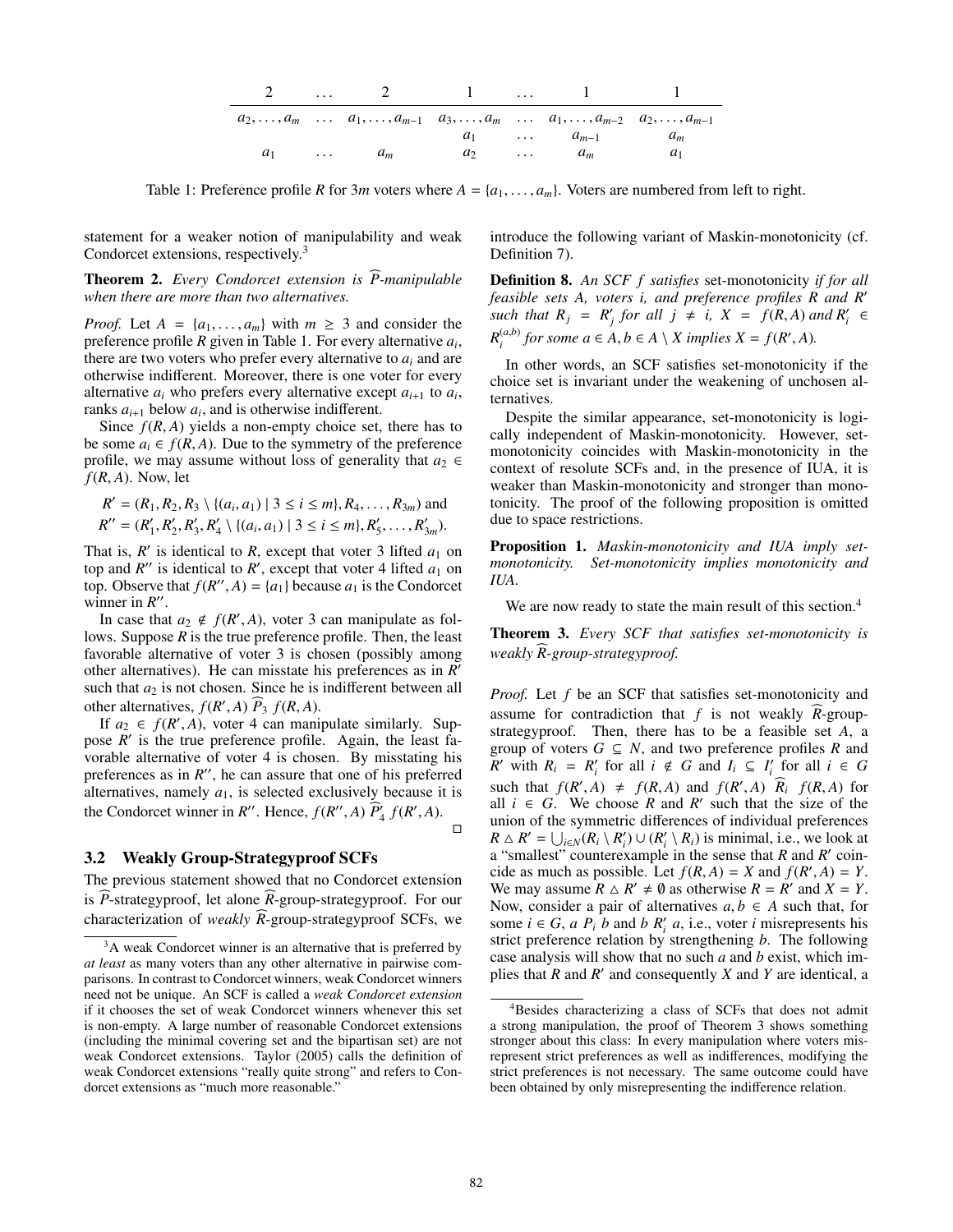contradiction. To this end, let

*S* = ( $R_1$ ,...,  $R_{i-1}$ ,  $R_i \setminus \{(a, b)\}$  ∪  $R'_i|_{\{a, b\}}$ ,  $R_{i+1}$ ,...,  $R_n$ ) and  $S' = (R'_1, \ldots, R'_{i-1}, R'_i \setminus \{ \{ (a, b) \}, \{ b, a \} \} \cup R_i |_{\{a, b\}}, R'_{i+1}, \ldots, R'_n).$ 

In other words, *S* is identical to *R*, except that voter *i*'s preferences over  $\{a, b\}$  are as in *R'*. Similarly, *S'* is identical to *R'*, except that voter *i*'s preferences over {*a*, *b*} are as in *R*.

- **Case 1** ( $a \in X$  and  $b \in Y$ ): *Y*  $\overline{R_i}$  *X* implies that *b*  $R_i$  *a*, a contradiction.
- **Case 2** ( $a \notin X$ ): It follows from set-monotonicity that  $f(S, A) = f(R, A) = X$ . Thus, *S* and *R'* constitute a smaller counterexample since  $|S \triangle R'| < |R \triangle R'|$ .
- **Case 3** ( $b \notin Y$ ): It follows from set-monotonicity that  $f(S', A) = f(R', A) = Y$ . Thus, *R* and *S'* constitute a smaller counterexample since  $|R \triangle S'| < |R \triangle R'|$ .

Hence,  $R$  and  $R'$  have to be identical, which concludes the  $\Box$ 

As mentioned before, when assuming that voters have strict preferences, weak strategyproofness and strategyproofness are equivalent. By showing that every monotonic SCF that satisfies SSP also satisfies set-monotonicity, we obtain the following useful corollary, the proof of which is omitted due to space restrictions.

Corollary 1. *Every monotonic SCF that satisfies SSP is weakly R-group-strategyproof.* -

As mentioned in the introduction, there are few—but nevertheless quite attractive—SCFs that satisfy monotonicity and SSP, namely the *top cycle* (also known as *weak closure maximality*, *GETCHA*, or the *Smith set*), the *minimal covering set*, the *bipartisan set*, and their generalizations (see Bordes, 1976; Laslier, 1997; Dutta and Laslier, 1999). SSP and monotonicity do not completely characterize weak Rstrategyproofness. SCFs that satisfy set-monotonicity but fail to satisfy SSP can easily be constructed.

Remarkably, the robustness of the minimal covering set and the bipartisan set with respect to strategic manipulation also extends to *agenda manipulation*. The strong superset property precisely states that an SCF is resistant to adding and deleting losing alternatives. Moreover, both SCFs are composition-consistent, i.e., they are strongly resistant to the introduction of clones (Laffond et al.,  $1996$ ).<sup>5</sup> Scoring rules like plurality and Borda's rule are prone to both types of agenda manipulation as well as to strategic manipulation.

#### 3.3 Weakly Group-Strategyproof Pairwise SCFs

In this section, we identify a natural and well-known class of SCFs for which the characterization given in the previous section is complete. An SCF *f* is said to be based on pairwise comparisons (or simply *pairwise*) if, for all preference profiles *R*, *R'* and feasible sets *A*,  $f(R, A) = f(R', A)$  if and only if for all  $a, b \in A$ ,

$$
|\{i \in N \mid a \ P_i \ b\}| - |\{i \in N \mid b \ P_i \ a\}| = |\{i \in N \mid a \ P'_i \ b\}| - |\{i \in N \mid b \ P'_i \ a\}|.
$$

In other words, the outcome of a pairwise SCF only depends on the comparisons between pairs of alternatives (see, e.g., Young, 1974). The class of pairwise SCFs is quite natural and contains a large number of well-known voting rules such as Kemeny's rule, Borda's rule, maximin, ranked pairs, and all rules based on simple majorities (e.g., Copeland's rule, the Slater set, the top cycle, the uncovered set, the Banks set, the minimal covering set, and the bipartisan set). We now show that set-monotonicity is *necessary* for the *R*strategyproofness of pairwise SCFs.

Theorem 4. *Every weakly R-strategyproof pairwise SCF sat- isfies set-monotonicity.*

*Proof.* We need to show that every pairwise SCF that fails to satisfy set-monotonicity is strongly *R*-manipulable. Suppose SCF *f* does not satisfy set-monotonicity. Then, there exists a feasible set *A*, a preference profile *R*, a voter *i*, and two alternatives  $a, b \in A$  with  $b \, R_i \, a$  and  $b \notin f(R, A) = X$  such that  $f(R', A) = Y \neq X$  where  $R'$  is a preference profile such that  $R_j = R'_j$  for all  $j \neq i$  and  $R'_i = R_i^{(a,b)} \setminus R_i$ .

First, define  $R_{n+1}$  and  $R'_{n+1}$  by letting

$$
R_{n+1} = (U \times U) \setminus \{(a, b)\} \cup (R_i \cap \{(a, b)\})
$$
 and  

$$
R'_{n+1} = (U \times U) \setminus \{(b, a)\} \cup (R'_i \cap \{(b, a)\}).
$$

We now define two preference profiles with  $n+1$  voters where voter *i* is indifferent between *a* and *b* and the crucial change in preference between *a* and *b* has been moved to voter  $n + 1$ . Let

$$
S = (R_1, \dots, R_{i-1}, R_i \cup \{(a, b)\}, R_{i+1}, \dots, R_n, R_{n+1}) \text{ and}
$$
  
\n
$$
S' = (R'_1, \dots, R'_{i-1}, R'_i \cup \{(b, a)\}, R'_{i+1}, \dots, R'_n, R'_{n+1}).
$$

It follows from the definition of pairwise SCFs that  $f(S, A) =$  $f(R, A) = X$  and  $f(S', A) = f(R', A) = Y$ . If *b P<sub>i</sub> a*, we have *Y*  $R_{n+1}$  *X* and *f* can be manipulated by voter  $n + 1$  at preference profile *S* by misstating his strict preference *b*  $P_{n+1}$  *a* as *b*  $I'_{n+1}$  *a*. If, on the other hand, *b*  $I_i$  *a*, we have  $X \widehat{R}'_{n+1} Y$  and *f* can be manipulated by voter  $n + 1$  at preference profile *S'* (by misstating his strict preference *a*  $\hat{P}'_{n+1}$  *b* as *a*  $I_{n+1}$  *b*). Hence,  $f$  is strongly  $R$ -manipulable.  $\Box$  $\Box$ 

Proposition 1 entails the following useful corollary of Theorem 4.

Corollary 2. *Every weakly R-strategyproof pairwise SCF satisfies IUA.*

As a consequence, a large number of Condorcet extensions (e.g., Copeland's rule, the uncovered set, the Banks set, and the Slater set) are not weakly *R*-group-strategyproof because they are known to fail IUA (Laslier, 1997).

Theorem 3 and Theorem 4 establish that set-monotonicity is necessary and sufficient for the weak *R*-groupstrategyproofness of pairwise SCFs, which can be seen as a generalization of Theorem 1 to irresolute SCFs within the setting of pairwise SCFs.

Theorem 5. *A pairwise SCF is weakly R-group-strategyproof if and only if it satisfies set-monotonicity.*

<sup>&</sup>lt;sup>5</sup>In addition to these attractive properties, the minimal covering set and the bipartisan set can be computed efficiently (Brandt and Fischer, 2008).